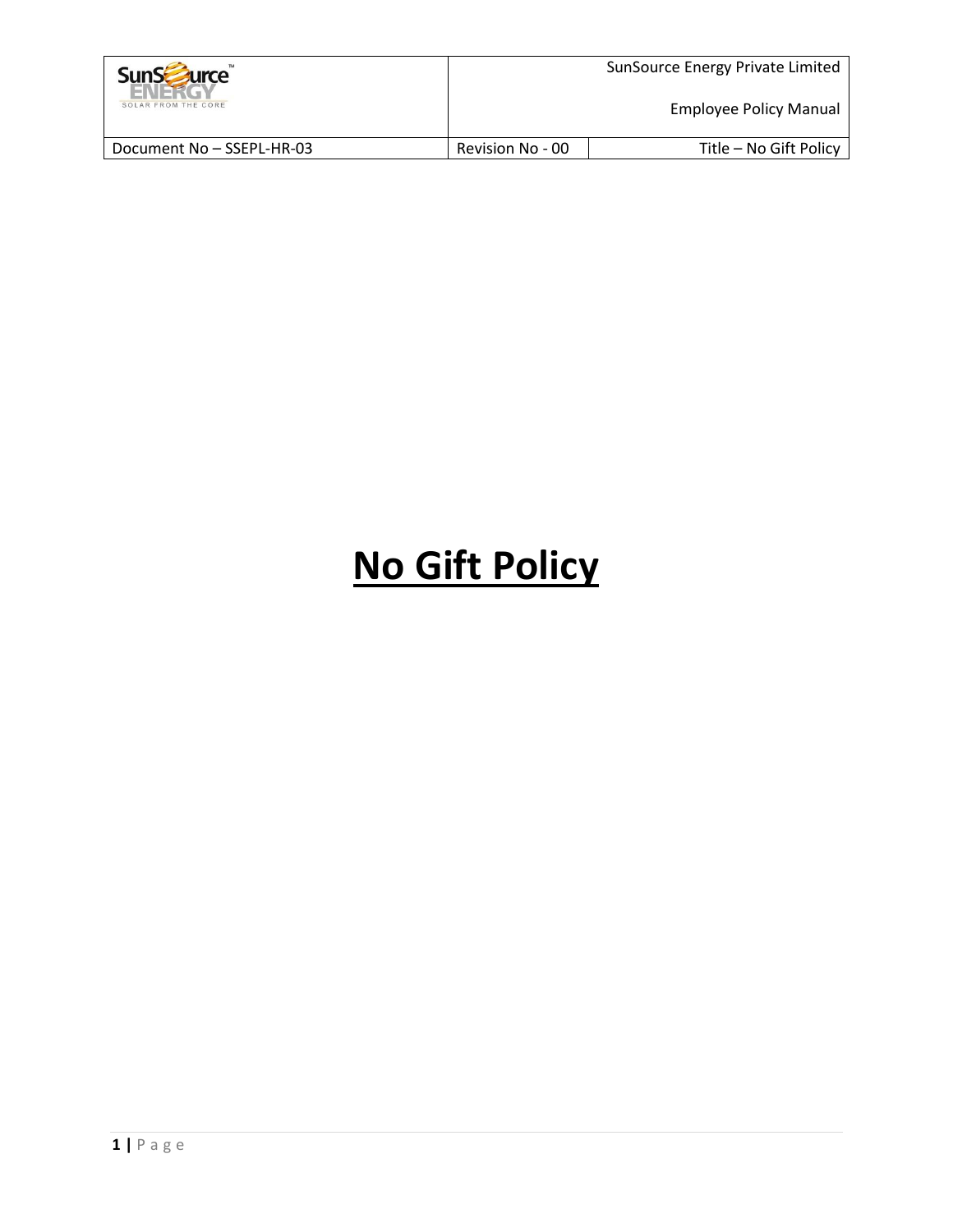| <b>SunSzurce</b>          | SunSource Energy Private Limited |                        |  |
|---------------------------|----------------------------------|------------------------|--|
| SOLAR FROM THE CORE       | Employee Policy Manual           |                        |  |
| Document No - SSEPL-HR-03 | Revision No - 00                 | Title - No Gift Policy |  |

## **Table of Content**

- + Policy Overview
- $\overline{\phantom{a}}$  Applicability
- $\overline{\phantom{a}}$  Policy
- $\overline{\text{Fa}}$  Procedures
- $\overline{\phantom{a}}$  Revision History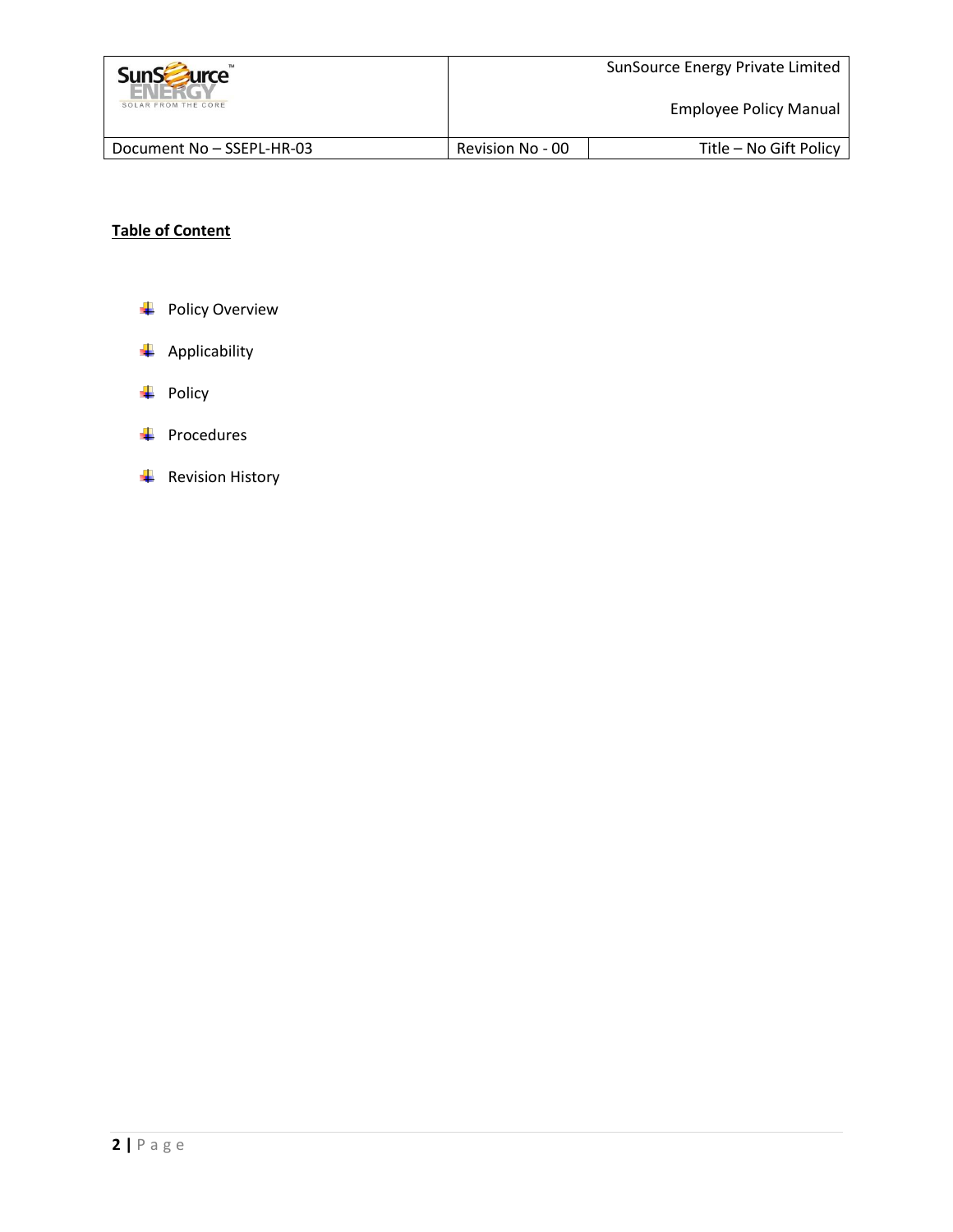

#### **1. Policy Overview**

The purpose of establishing the "No Gift Policy" is to inform employees of a uniform policy relating to the acceptance of gifts, including gratuities or rewards. This policy applies to all the employees SunSource Energy & S3 Energy. As conscientious citizens and employees, SunSource Energy & S3 Energy conducts its business with utmost integrity, in a lawful and responsible manner and the 'NO GIFT POLICY' stems from these ethical principles. Although gifts may be well intended, it can potentially pose as a 'Conflict of Interest', and could imply an obligation on part of employee thereby influencing business decisions.

#### **2. Applicability**

"**Employees**" include all permanent, part-time, temporary and contract employees and your families.

"**Gift**" include any item, benefit, gesture (of value or not) to employees and/or your families. Any gift up to the value of Rs. 500/- can be accepted. Gifts include but are not limited to the following:

- bestowal of money;
- any item of value;
- service;
- loan;
- thing or promise;
- payments for travel, entertainment, food etc.;
- Business courtesy offered such as a product discount or rebate in price of anything of value or any other benefit extended.

However, "Gift" does not include any discount or rebate made in the regular course of business and offered to the general public without regard to the employee's connection with SunSource Energy & S3 Energy.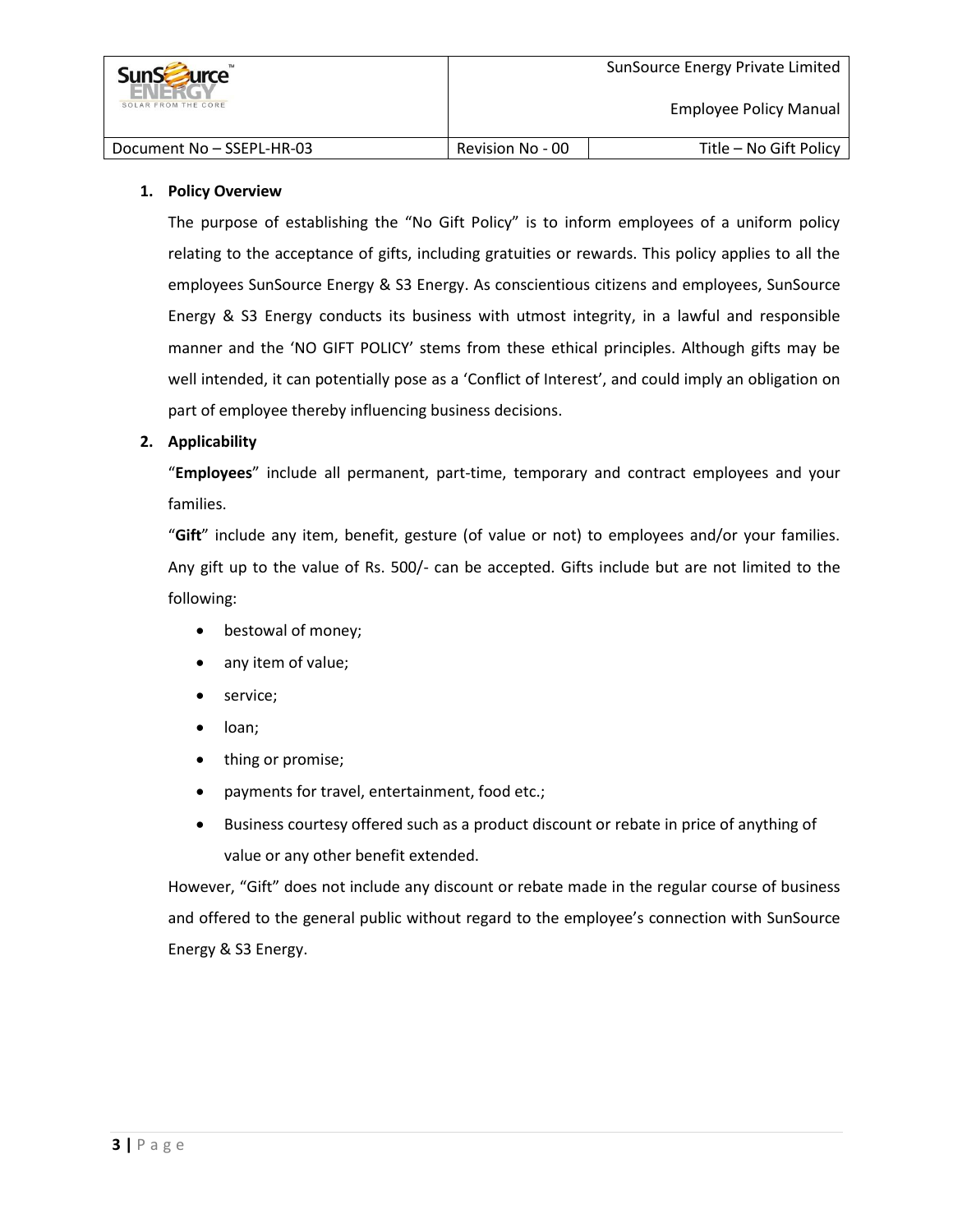

#### **3. Policy**

- Gifts of upto Rs. 500 can be accepted, anything above the value, that are offered by vendors, suppliers, contractors, customers, potential employees, potential vendors and suppliers, or any other individual or organization, will not be accepted by any employee, at any time, on or off the work premises.
- This policy is supplemental by SunSource Energy & S3 Energy's code of conduct, ethics, standards, values, and in other SunSource Energy & S3 Energy documents.
- If any employee has questions about and / or needs clarification of any aspect of this policy, the employee should check with your supervisor. If the supervisor is uncertain, the HR Head is the arbiter of the no gift policy to ensure consistent employee treatment across SunSource Energy & S3 Energy.
- In the decision as to whether or not a transaction shall amount to acceptance of gift of any kind/ nature, employees should use good judgment and avoid in all cases any actual conflict of interest or the appearance of any conflict.
- Violation of this policy will subject an employee to disciplinary action, including termination from employment.

#### **4. Process**

- SunSource Energy & S3 Energy and its employees would professionally inform vendors, potential vendors and others of this no-gift policy, and the reasons SunSource Energy & S3 Energy has adopted the policy.
- Upon being offered or receiving a gift prohibited by this policy, an employee must notify the gift giver of this policy and graciously decline or return the gift.
- If the gift is anonymous, the recipient must deliver the gift to the HR Head, who will decide its usage/disposal.
- Gifts register would be kept at the reception and all are required to key in the details of gifts received.
- Any personal intended dealings/transaction with any vendor, supplier, contractor, customer, potential employee, potential vendor and supplier, or any other individual or